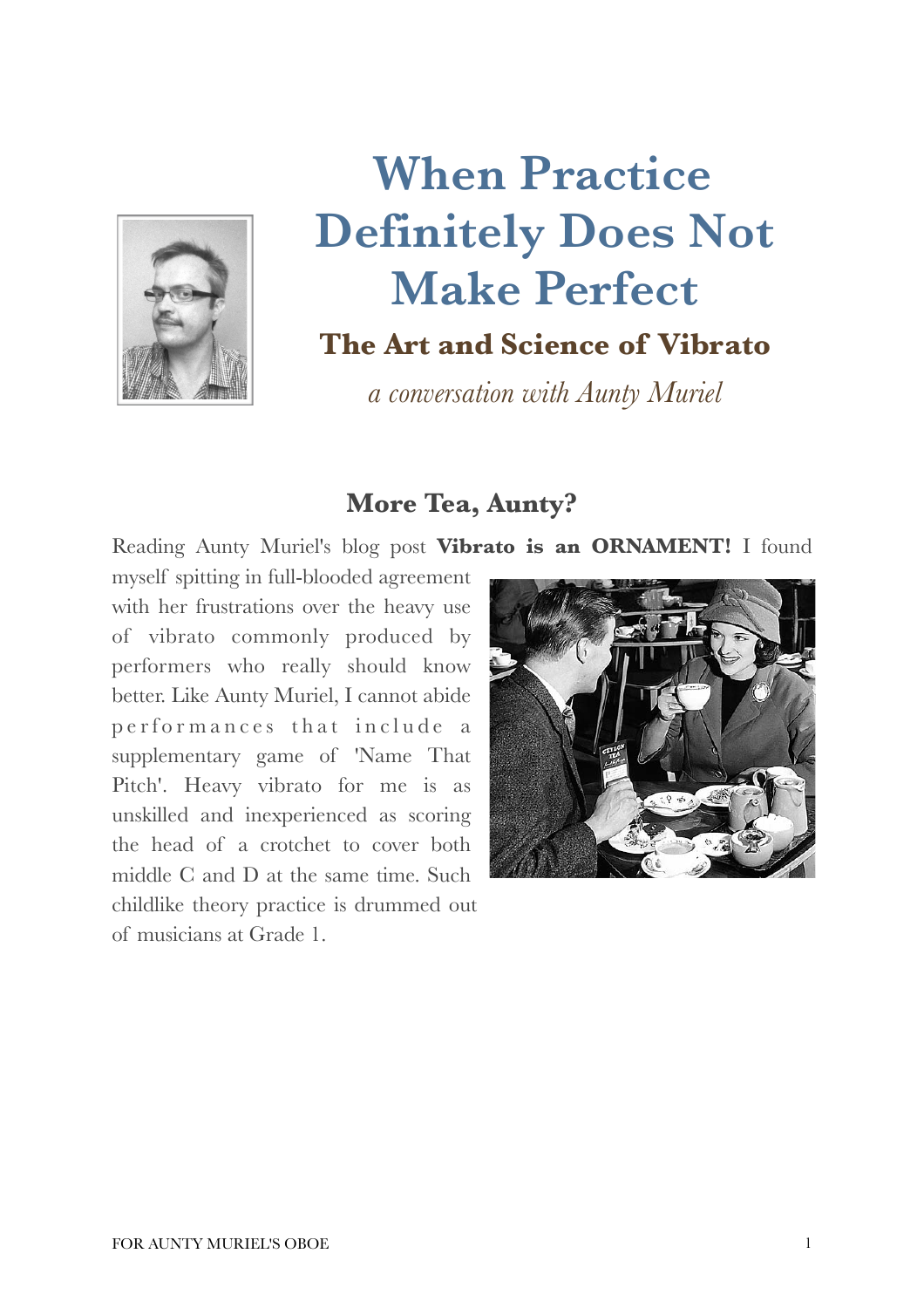It was a welcome interlude to vent a little bile with my lovely Aunty M as I fumed in a pleasurable mixture of sympathy and incredulity. But once the venom was spent, 4 key questions entered my head:

- 1. Why do we use vibrato?
- 2. How is it produced?
- 3. Why on earth is the overuse of vibrato left untouched or unnoticed by so many singing teachers?
- 4. Can anything be done to change this?

As a vocalist, I was also interested to hear how vibrato is achieved on a reed instrument, and my hot little hands began beavering away little messages to Aunty Muriel who graciously invited me to appear as a guest writer on her esteemed blog.

So with grateful thanks to dear Aunty M, I will try to straighten out the mysteries of the art and science of vibrato by taking a closer look at exactly what it is and why we use it with a particular focus on singing. I will then examine a few different ways it can be produced, and explore some of the issues that can cause some performers to get trapped into over-egging the pudding.

## **One Lump or Twelve?**

Employment and appreciation of vibrato can be argued to be subjective to a certain extent. It can add sweetness to the tone, rounding the notes and adding an emotional depth to a phrase that can be incredibly effective and moving. Overdone, it can be like a cup of tea with far too many sugars - unpalatable and sickening. To the inexperienced listener the sweetness of a heavy vibrato can be deceptively inviting, but to the advanced ear, too much can overwhelm the palate and leave the listener feeling like their ears have been syringed using caustic soda.

There is relatively little agreement between teaching circles about how vibrato is best (i.e. safely, efficiently and effectively) produced. By many it is considered an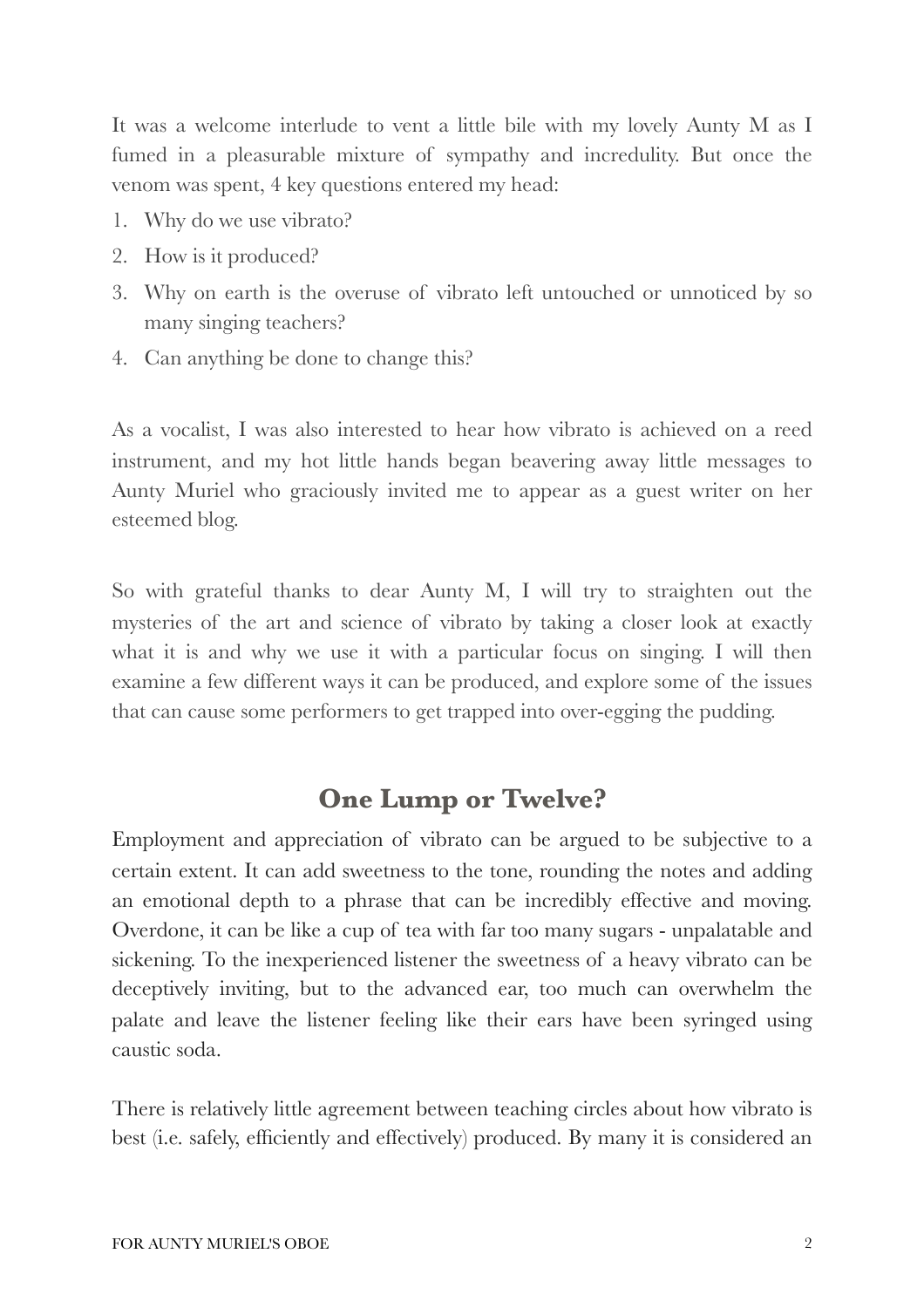artistic choice and as such it is often considered personal to the individual. In such cases, teachers often feel afraid (or helpless) to tinker with it.

Although I don't wish to tamper with personal taste, there is much scientific evidence on the safe production of vibrato for the vocalist, but first let us consider what it is and why we use it.

# **The Wavering Voice**

Definitions of vibrato state that it is achieved through oscillations in pitch and/ or pulsations of breath. As a result, the tone produced fluctuates. The rate and pitch can be controlled by the performer in various ways depending on the instrument. But why do we use it at all?

If we assume that the oldest expressive human instrument is the voice, and as a result our appreciation of all melodic music is to some extent interpreted as a form of voice (however loosely), then we can begin to pinpoint the reasons behind the application of vibrato in music.

Vibrato is naturally present in the human voice in certain emotional states particularly in states of upset and grief (not to be confused with the tremolo effect that can be found in fear or shivering). In these states, there is a very tangible physiological change in the larynx. In the diagram below, notice the



thyroid and cricoid cartilages. In particular notice the sagittal section on the right and the positioning of the 2 cartilages. Here the thyroid cartilage is in a 'vertical position'. This is the position of a healthy larynx at rest.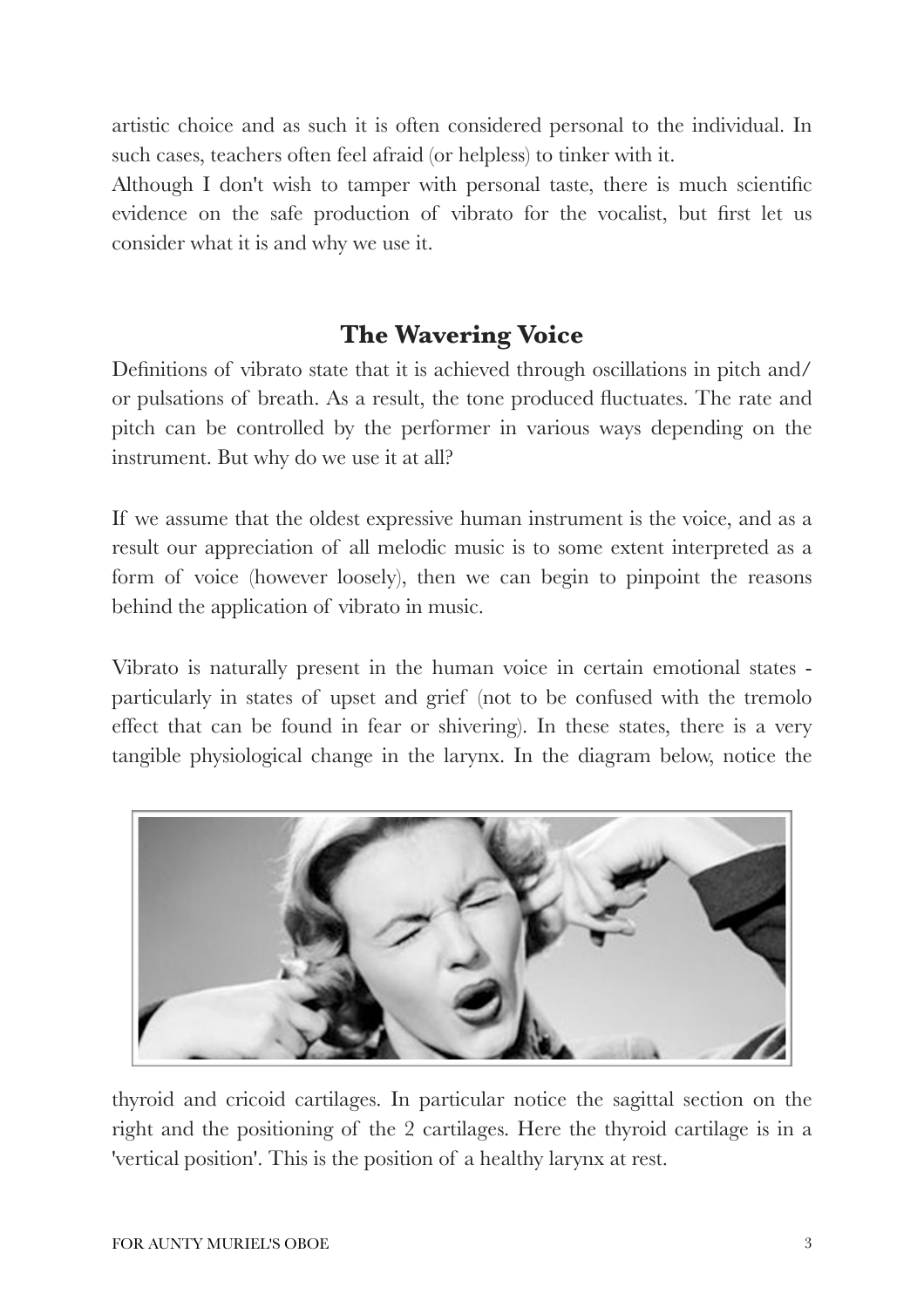

When we are expressing sadness or upset the thyroid cartilage tilts forward, closing the gap between it and the slightly lower cricoid cartilage. This in turn affects the length and body cover of the vocal folds (often referred to as vocal cords). They become longer and thinner. These physiological changes, alter the way that the vocal folds respond to the breath and cause an oscillatory motion as they lap together during phonation. When applied to the speaking voice this quality is commonly heard in the whining voice children (and adults) use when they are upset. In fact whining is a good way to access this 'thyroid tilt' before attempting to apply it to singing. Once in a singing context can create a natural vibrato that is emotive, even and unforced. It is efficient.

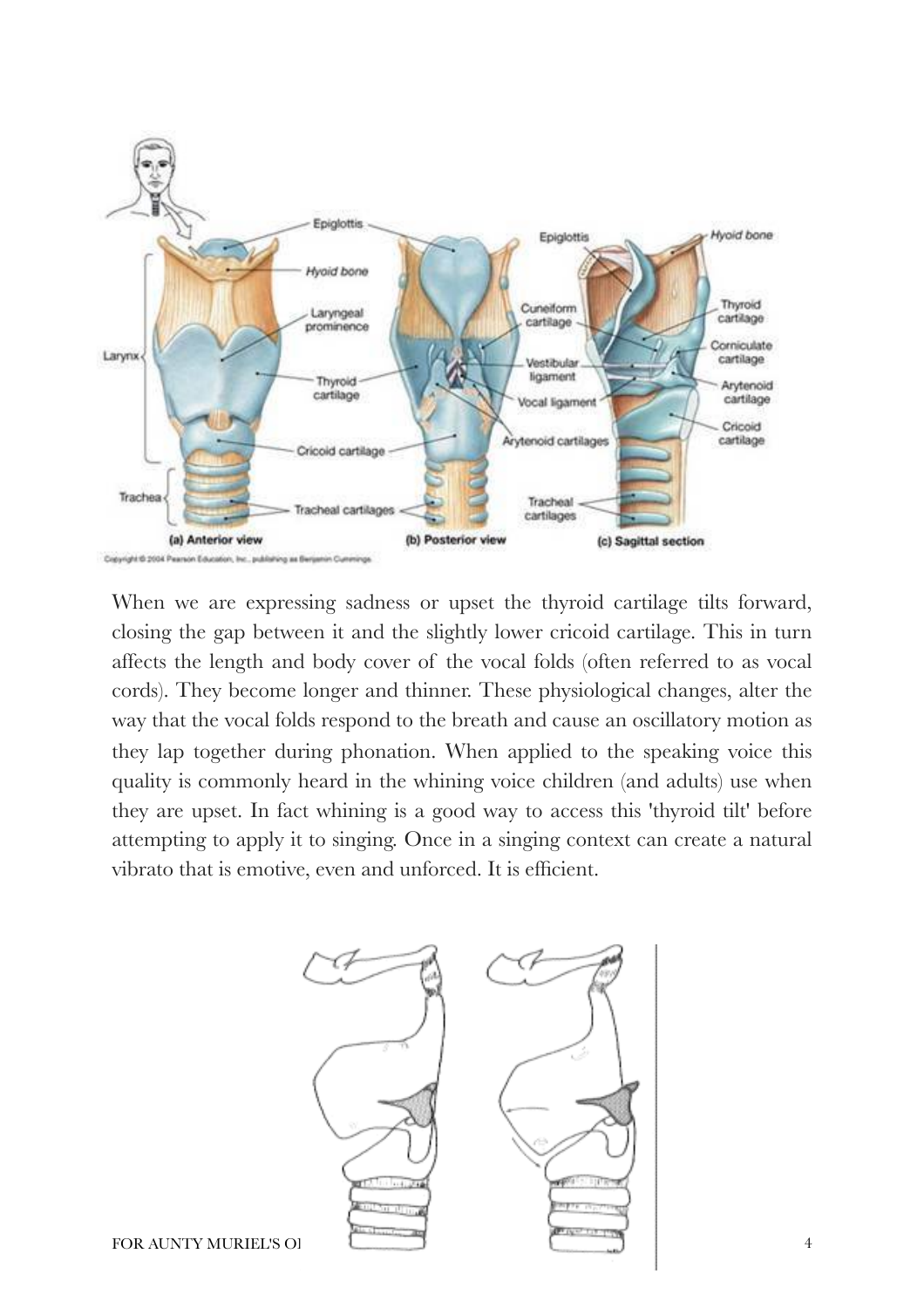*A side view of a vertical thyroid cartilage position versus thyroid tilt*

*Please note, reference in this blog to 'thyroid tilt' is in relation to the thyroid cartilage and not the thyroid gland which is a mass of soft tissue found in front of and below the thyroid cartilage (not shown in this post).*

#### **The Social Vocalist**

As social animals, we often mirror each other physically and vocally. The sympathetic friend listening to a tale of woe will unconsciously adopt a similar vocal posture to the complainant and echo their tonal qualities. The same effect also occurs in musical production and appreciation. When moved by a singer using thyroid tilt many listeners' own thyroid cartilage will tilt forward in sympathetic motion as they instinctively recognise and respond to this emotive quality of the voice. The listener has formed a connection with the artist, the music or both.

When vibrato is at its most effective it moves us. We respond to the sound as some form of a cry. It should come as no surprise then that thyroid tilt is also



referred to as 'cry', or (if combined with a lowering of the larynx as found in classical singing), 'sob'. Thyroid tilt can be practiced and controlled, and then added in varying degrees to a singer's performance. It gives a rounded edge to (but does not dominate) the tone. It does not put the vocal folds at risk of trauma or fatigue, and is a very useful technique to 'mark through' practices or save the voice when already suffering from vocal fatigue or trauma - an incredibly useful tool for any vocalist.

### **Other Brands Are Available**

There are other ways of achieving vibrato, none of which I would recommend for the singer. Whether any of them are considered good practice amongst woodwind or brass players is beyond my current knowledge.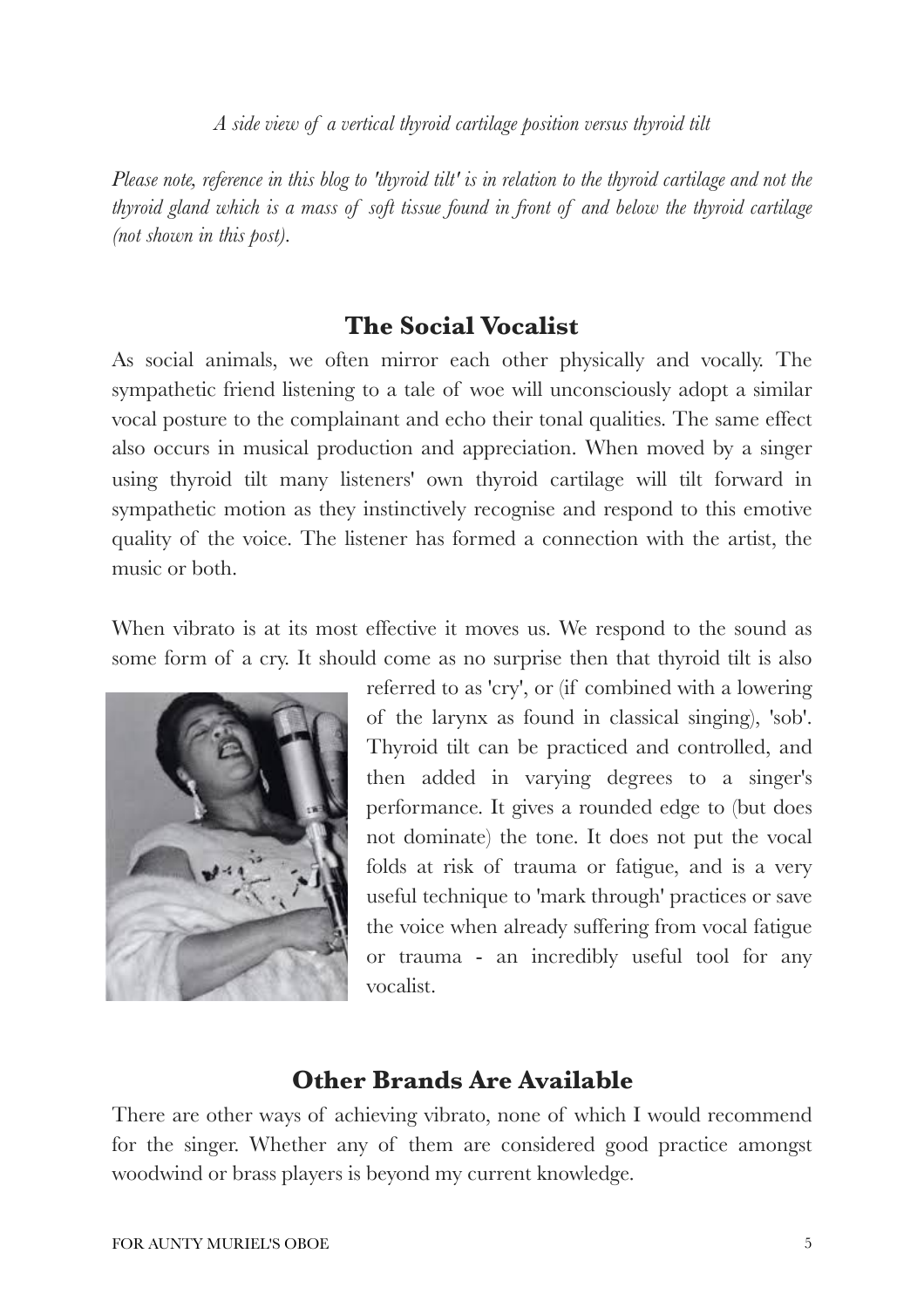A predominantly abdominal or laryngeal vibrato can be achieved through controlling airflow using either the abdominal wall, the larynx, a combination of both, or some other part of the vocal apparatus (eg lips, tongue or jaw) to interrupt the airflow. A steady and even interruption of air flow will create a pulsing tone. However, for a vocalist, this type of vibrato is potentially damaging to the voice. The sub-glottic pressure created through a forced lifting of the diaphragm can result in a widely pitched vibrato which may leave the listener unsure of exactly which note is being sung. More importantly it can cause constriction within the larynx, resulting in a spiral of building pressure which can cause vocal strain and increase the risk of fatigue and trauma to the vocal folds.

As a flautist, however, I have used this technique to create a vibrato that is more a pulse in rate rather than an oscillating pitch. In this instance, as the vocal folds are not producing sound, there is less (if any) risk of vocal trauma. Whether or not this would be considered a correct use of vibrato for the instrumentalist, I am unsure.

A nervous bleating singing vibrato can sometimes occur as a result of tension at

the root of the tongue mixed with laryngeal constriction, inefficient closure of the vocal folds and/or overuse of breath pressure. This can result in a kind of performer's 'bleat' (presenting as a tremolo) which is uncontrolled and as such has little place in the concert hall as a substitute for vibrato.



Vibrato as a result of shaking (sometimes the head, the jaw or the tongue) is often seen in children who are attempting to emulate their musical idols. They can hear the oscillating sound of vibrato and quite often believe that shaking is a way of producing this effect. It is totally unreliable and unsightly for a singer to perform in this way, and produces unnecessary tension around the vocal apparatus which can impede performance and, again, risks vocal trauma and fatigue.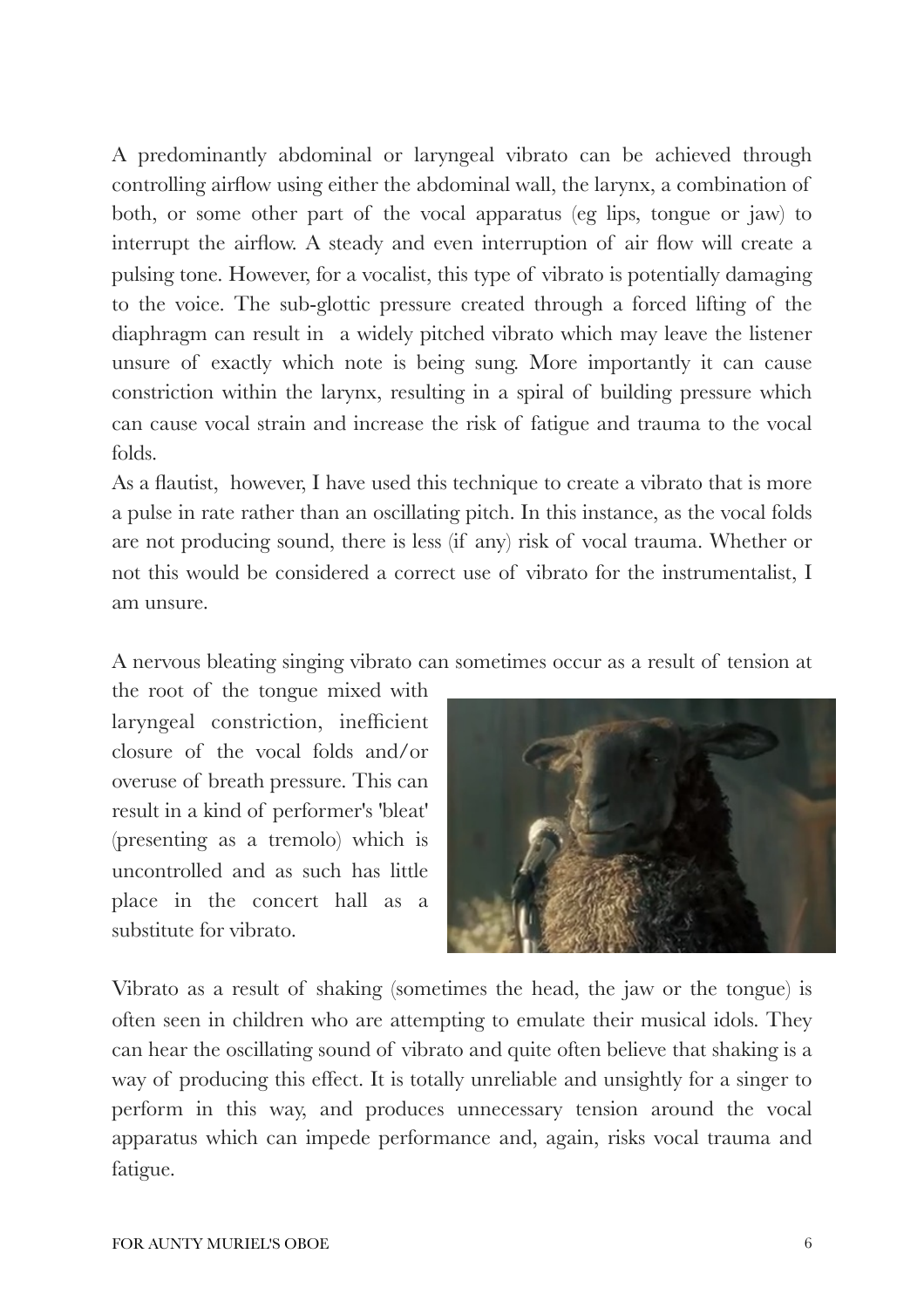The final vibrato I would like to have a look at is as a result of a slackening of the muscles around the larynx (often associated with the ageing larynx). This can result in a wide and uncontrolled vibrato which is revered in some cultures as the epitome of vocal beauty. These fluctuations in pitch can become so heavy that exact pitch becomes indeterminate. It is not particularly efficient and is a sign of an untoned voice.

So if vibrato is perfectly possible to explain and teach and there is a healthy way for it to be achieved, why on earth do so many singing teachers leave a heavy vibrato unchallenged? There is a much wider issue here - namely one of a pedagogical nature that can be applied to many issues of learning.

#### **The Temperamental Teacher**

To examine this problem, we have to first consider how singing teachers become so in the first place. Most have shown promise from an early age. Whether it be in a school choir, at church or similar. They show an aptitude for and love of singing usually without any pedagogic knowledge. At some point they will have lessons. This is where things can easily get messy.

Each singing teacher will usually have had a small number of teachers



themselves, in some cases only 1. This is well and good if the tuition seeks to explain the voice from a number of different angles anatomically, scientifically and artistically. However, the number of singing teachers I have encountered who have no idea what the vocal cords even look like, let alone how the larynx works, is utterly horrifying.

It is perfectly possible for singers to achieve a healthy and effective sound without such knowledge. However, for a singing teacher to willingly remain in the dark over such matters I find utterly inexcusable. Such teachers bluff their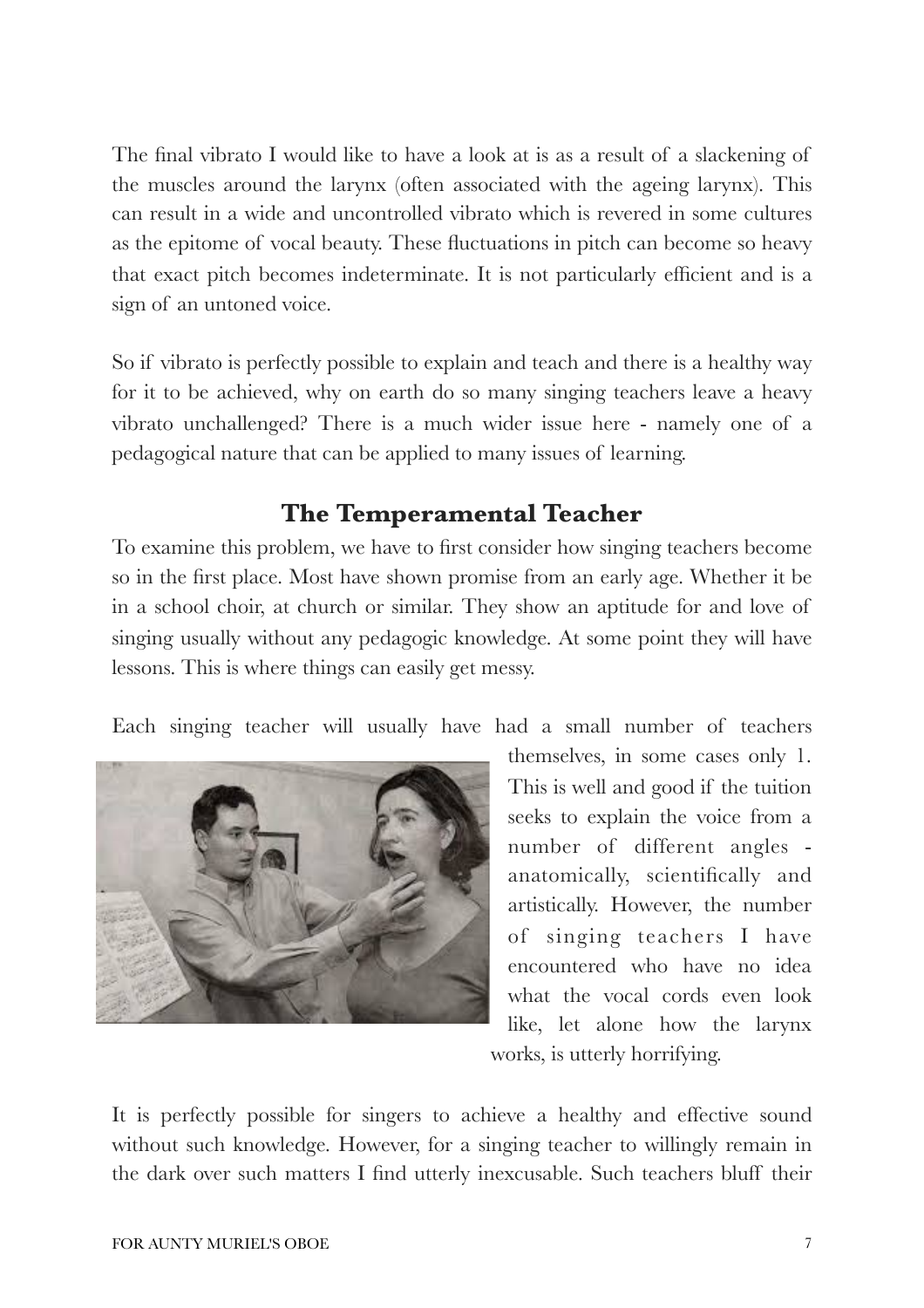way through lessons. They may be excellent singers themselves and so feel justified to teach, but their lack of knowledge particularly shows itself when teaching artistic effects such as vibrato.

These types of teachers usually deal heavily in imagery. This can lead to the student becoming confused and bamboozled by terminology that makes little or no sense and thus, they have very little hope of achieving anything. How many singers have been told to "support the voice", or "land on the note", "sing through the forehead" or even "sing from the buttocks"? (Yes, you did read that last one correctly.) How many of these students can honestly say they have fully understood the instructions they were given? All of these phrases I have heard uttered from the mouths of respectable singing teachers with little or no further explanation. I've heard teachers use phrases such as "let the note spin to the ceiling", again with no further instruction on how to achieve this. It is the pedagogical equivalent of throwing a child into a swimming pool and just saying "swim".

I am not suggesting that imagery has no place in the teacher's toolkit - it can work incredibly well. But without a solid grounding in tangible theory it can be as useful as the proverbial chocolate teapot, leaving students floundering in a swamp of half-baked, well-meaning but ultimately ineffective instructions that do anything but instruct. How many students have found themselves in this position mid-lesson, with very little idea of how to achieve the desired effect and have resorted to simply attempting to copy the sound their teacher is making to the best of their ability? Even if they do manage to perform the task in hand, it is usually by chance than design, and even then they are left with a befuddled and wooly



concept that they cannot quite grasp - or, more importantly, reproduce.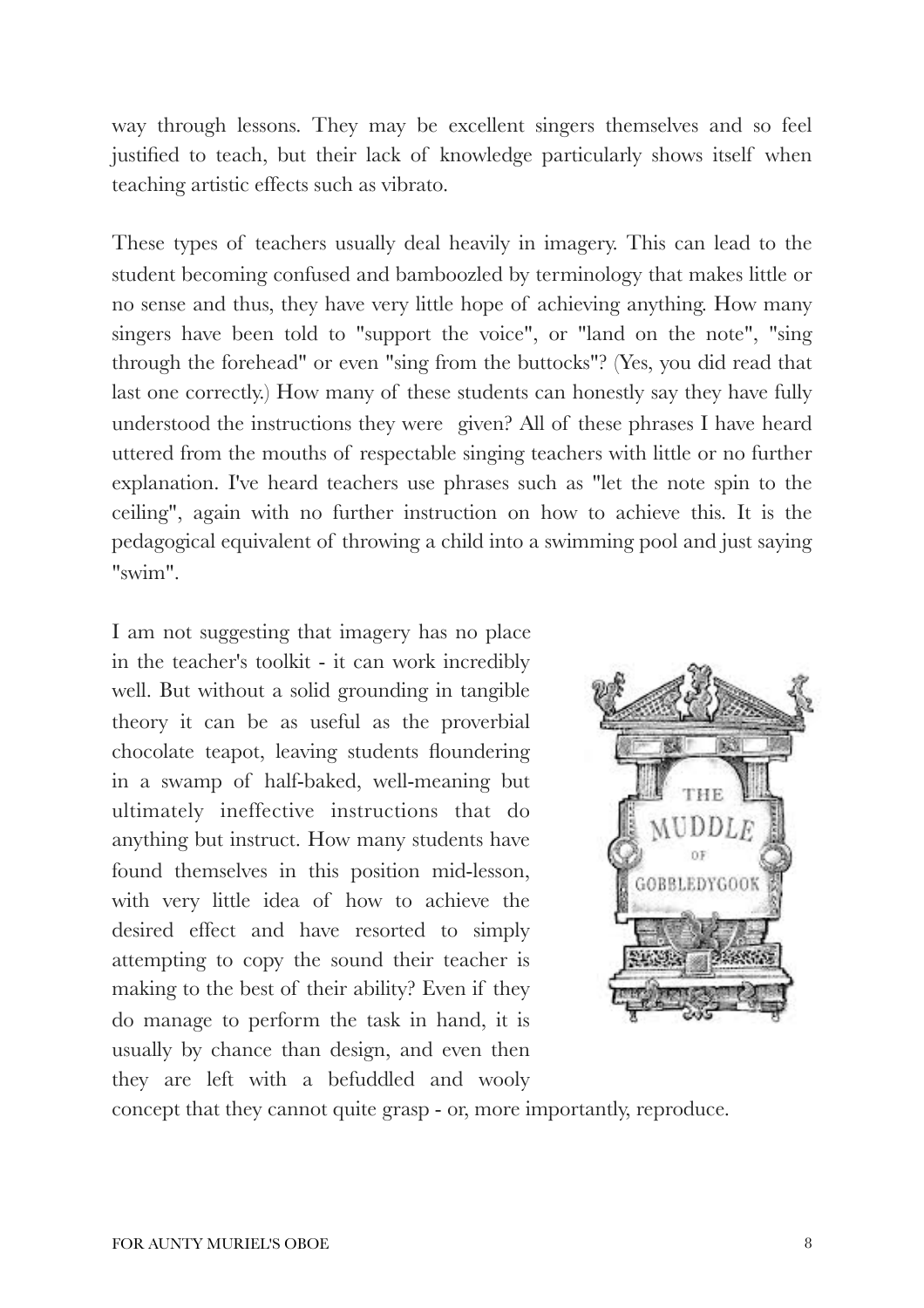So when a student presents to this kind of teacher a heavy and wide vibrato, it may be the case that they attempt to change it. Instructions like "remove" or "reduce the vibrato" are meaningless to a student who doesn't know a) how vibrato works or b) how to control thyroid tilt. Such teachers eventually give up if they cannot find a satisfactory method of explaining.

In some cases, vibrato is left alone simply because the teacher realises they have no idea how to work with it and so consciously moves their attention elsewhere. Such teachers often have an awareness of their lack of knowledge but fear the uprooting of their position or ego if the flaws in their knowledge are brought to light. Indeed it is terrifying to continue to be open to learning as a teacher terrifying, but utterly vital.

These problems are compounded if students of these teachers venture into teaching themselves. Unless they have enough thirst to seek higher quality scientific instruction alongside their artistry, they in turn will spawn a new generation of singers who also don't quite understand what they are doing. These performers are doomed to repeat cycles of relatively meaningless practice which lead them nowhere. If they, too, turn their hand to teaching, the cycle of ignorance continues. There ought to be a Philip Larkin poem in here somewhere.

## **Rebuilding Paradise**

It is my sneaking suspicion that much of the common use of overblown vibrato is as a direct result of such teaching - a practice that has built itself on imageheavy but knowledge-shallow foundations. Pedagogical towers built on such foundations are structurally unsound and begging to be replaced with solid educational architecture. If we combine Art with Science, it is possible to find an equilibrium between technique and creativity. In order to achieve this we must begin to seek empirical evidence to answer some of our artistic questions. We must be ready to drop any knowledge we have gained so far and relearn thoroughly, even if this means going back to the drawing board.